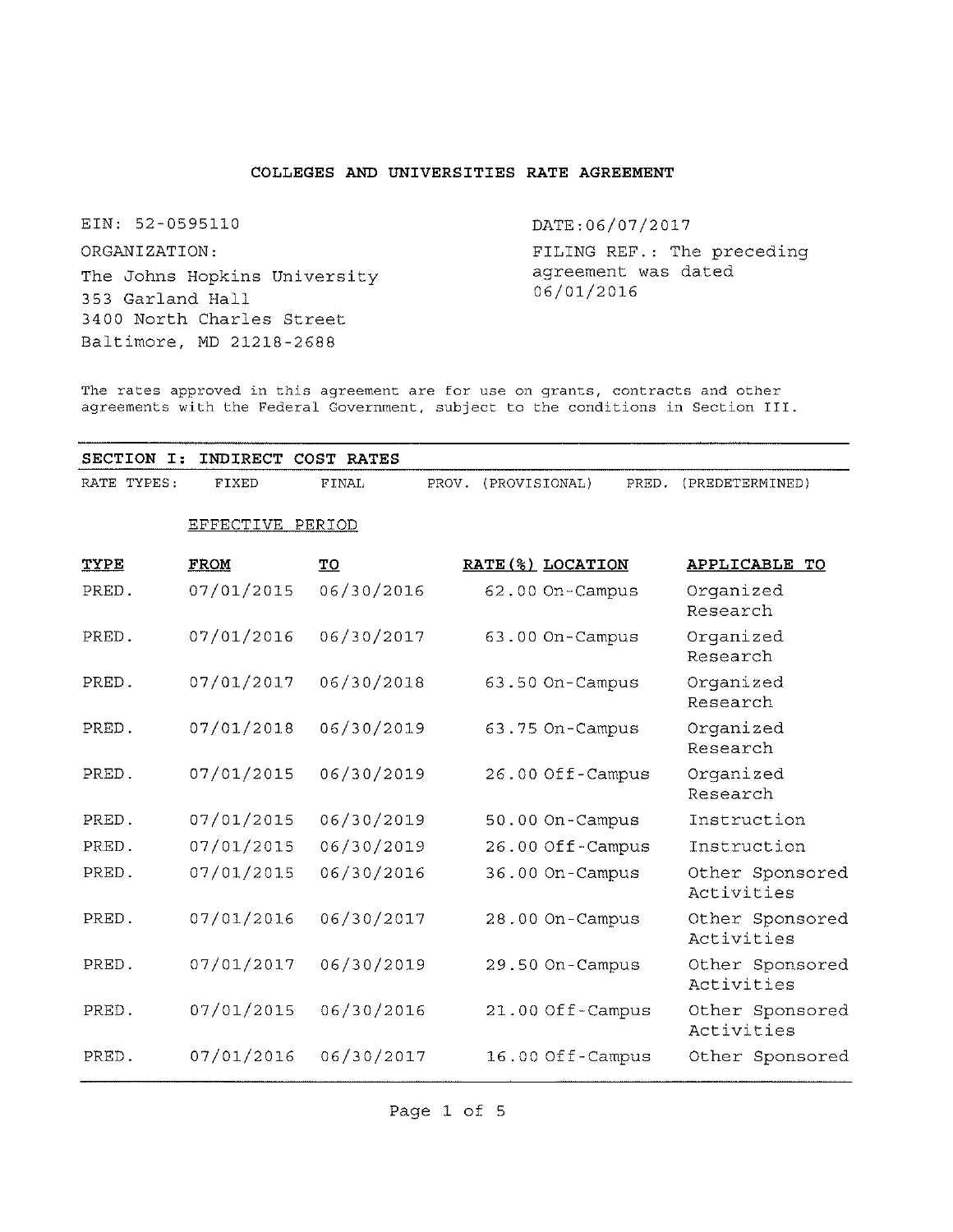| <b>TYPE</b> | FROM       | <u>TO</u>        | RATE (%) LOCATION | APPLICABLE TO                                                                                        |
|-------------|------------|------------------|-------------------|------------------------------------------------------------------------------------------------------|
| PRED.       | 07/01/2017 | 06/30/2019       | 17.00 Off-Campus  | Other Sponsored<br>Activities                                                                        |
| PROV.       | 07/01/2019 | Until<br>Amended |                   | Use same rates<br>and conditions<br>as those cited<br>for fiscal year<br>ending<br>June<br>30, 2019. |

## \*BASE

Modified total direct costs, consisting of all direct salaries and wages, applicable fringe benefits, materials and supplies, services, travel and up to the first \$25, 000 of each subaward (regardless of the period of performance of the subawards under the award). Modified total direct costs shall exclude equipment, capital expenditures, charges for patient care, rental costs, tuition remission, scholarships and fellowships, participant support costs and the portion of each subaward in excess of \$25, 000. Other items may only be excluded when necessary to avoid a serious inequity in the distribution of indirect costs, and with the approval of the cognizant agency for indirect costs.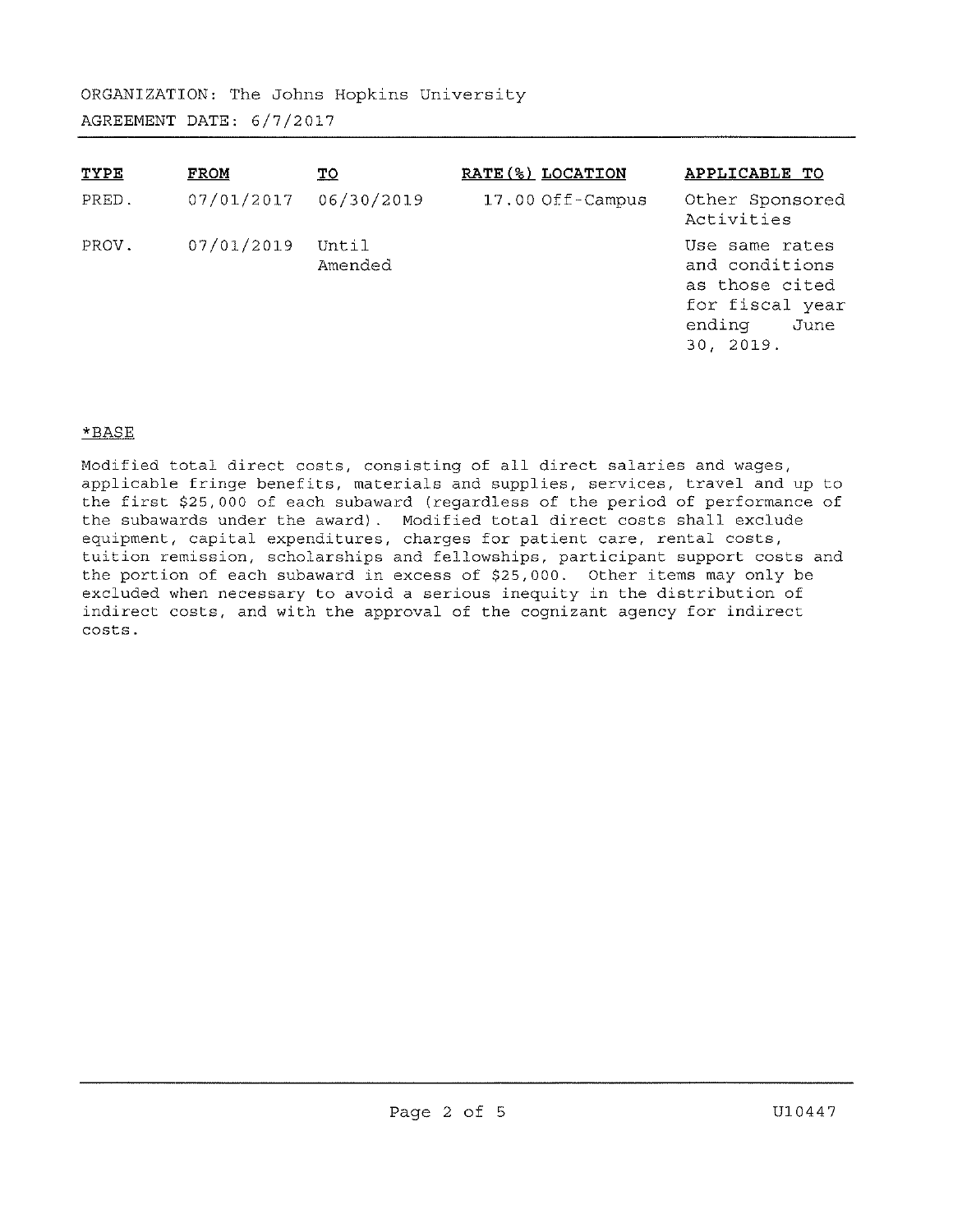AGREEMENT DATE: 6/7/2017

| SECTION<br>FRINGE BENEFIT RATES**<br>$T$ : |             |                         |                   |                                                                                                   |  |
|--------------------------------------------|-------------|-------------------------|-------------------|---------------------------------------------------------------------------------------------------|--|
| <b>TYPE</b>                                | <b>FROM</b> | $\underline{\text{TO}}$ | RATE (%) LOCATION | <b>APPLICABLE TO</b>                                                                              |  |
| FIXED                                      | 7/1/2017    | 6/30/2018               | 34.00 All         | Faculty /<br>Staff                                                                                |  |
| FIXED                                      | 7/1/2017    | 6/30/2018               | 8.00 All          | Temp., Ltd.,<br>Casual                                                                            |  |
| FIXED                                      | 7/1/2017    | 6/30/2018               | 8.00 All          | Medical<br>Intern $/$<br>Resident                                                                 |  |
| FIXED                                      | 7/1/2017    | 6/30/2018               | 19.30 All         | Post Doctoral                                                                                     |  |
| FIXED                                      | 7/1/2017    | 6/30/2018               | 11.00 All         | Post Doctoral<br>Stipend                                                                          |  |
| PROV.                                      | 7/1/2018    | Until<br>amended        |                   | Use same rates<br>and conditions<br>as those cited<br>for fiscal<br>year ending<br>June 30, 2018. |  |

\*\* DESCRIPTION OF FRINGE BENEFITS RATE BASE:Salaries and wages excluding vacation pay.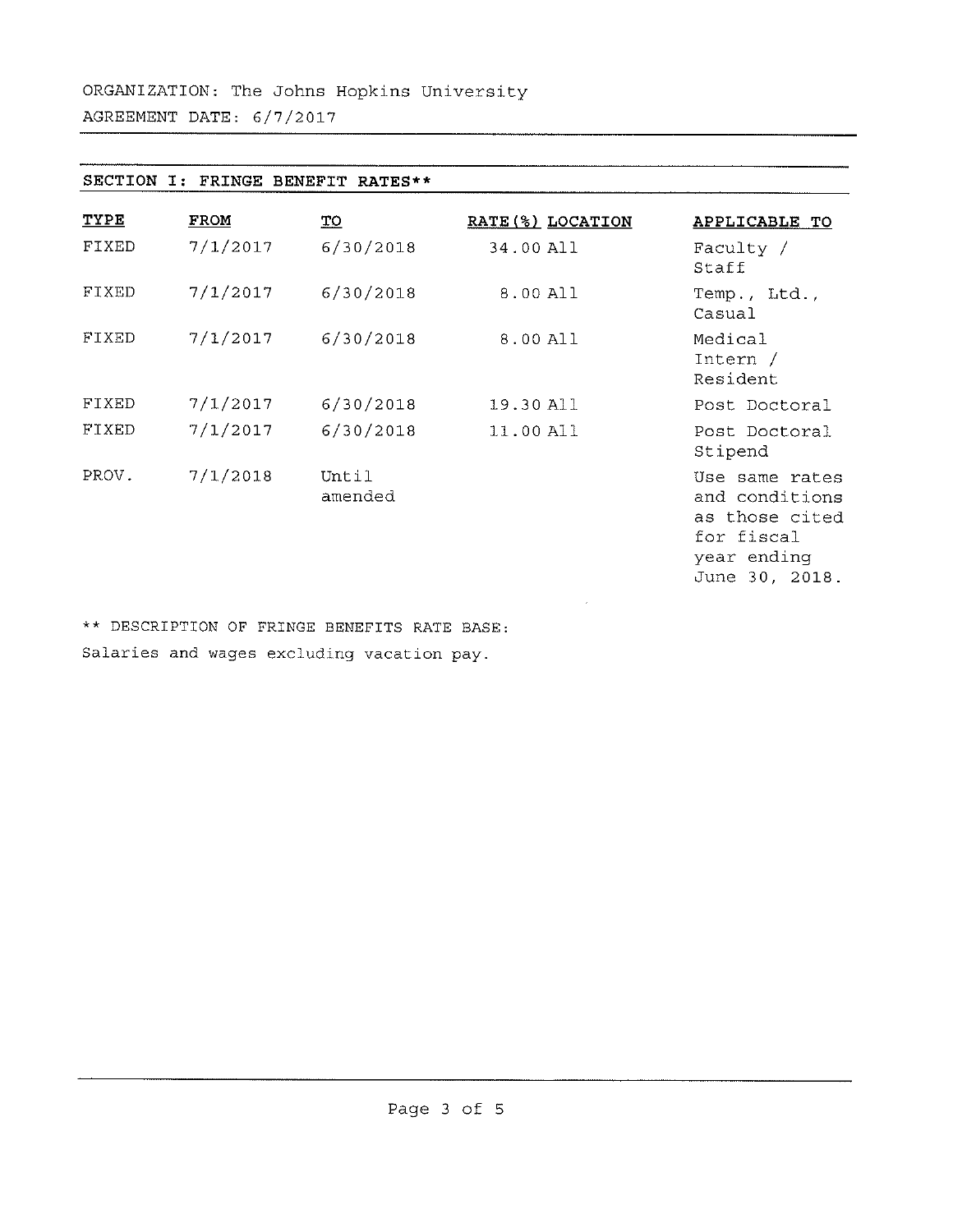## **SECTION II: SPECIAL REMARKS**

### TREATMENT OF FRINGE BENEFITS:

The fringe benefits are charged using the rate(s) listed in the Fringe Benefits Section of this Agreement. The fringe benefits included in the rate(s) are listed below.

OFF-CAMPUS DEFINITION: For all activities performed in facilities not owned by the institution and to which rent is directly allocated to the project(s), the off-campus rate will apply. Actual costs will be apportioned between oncampus and off-campus components. Each portion will bear the appropriate rate.

## TREATMENT OF PAID ABSENCES:

Holiday, sick leave pay and other paid absences except for vacation pay are included in salaries and wages and are claimed on grants, contracts and other agreements as part of the normal cost of salaries and wages. Separate claims for the costs of these paid absences are not made.

Fringe benefits include: FICA, Unemployment & Workers' Compensation, Retirement, Health/Life/Dental/Disability Insurance, Tuition Remission, TIAA/CREF, Staff Development, Benefits Administration, Special Programs, Accrued Vacation and Continuing Professional Education.

The Off-Campus indirect cost rate is not applicable to the direct costs of GCRC nursing and dietary personnel. The direct costs associated with these nursing and dietary personnel are considered patient care costs and the related indirect costs are reimbursed through the JOHNS HOPKINS HOSPITAL'<sup>S</sup> patient care Rate Agreement.

The rate agreement does not cover the Applied Physical LAB (APL) of the JOHNS HOPKINS UNIVERSITY. Rates for APL are established separately.

Equipment means an article of nonexpendable tangible personal property having <sup>a</sup> useful life of more than one year, and an acquisition cost of \$5, <sup>000</sup> or more per unit.

This agreement updated the Fringe Benefits Rates section only, All other terms and conditions remain unchanged.

The next Fringe Benefit rate proposal based on the fiscal year ending June <sup>30</sup>, <sup>2017</sup> is due in our office by December <sup>31</sup>, <sup>2017</sup>.